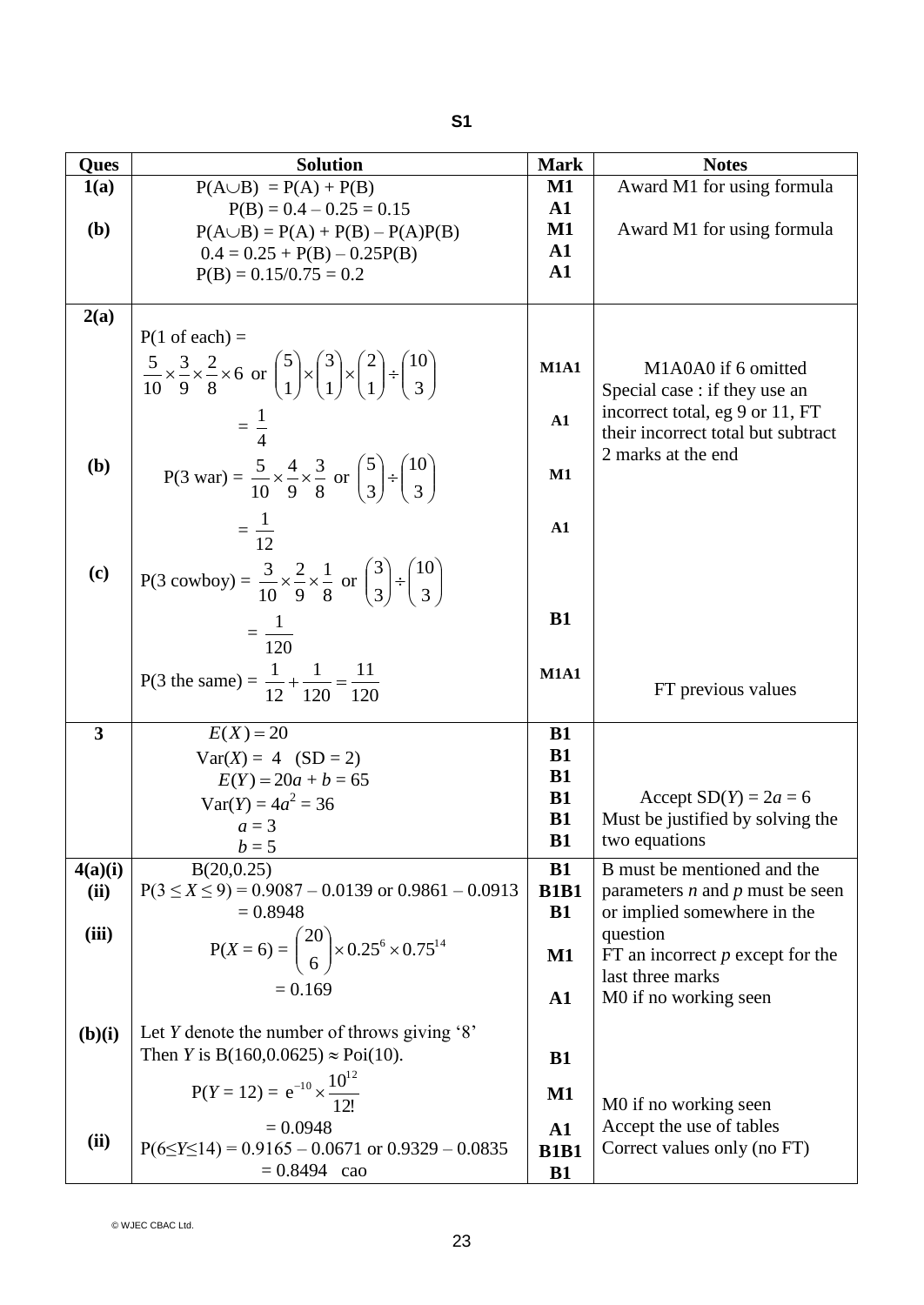| 5(a)         | $P(1) = \frac{1}{3} \times \frac{1}{4} + \frac{1}{3} \times \frac{1}{3} + \frac{1}{3} \times \frac{1}{2}$                              | <b>M1A1</b>              | M1 Use of Law of Total Prob<br>(Accept tree diagram) |
|--------------|----------------------------------------------------------------------------------------------------------------------------------------|--------------------------|------------------------------------------------------|
|              | $=\frac{13}{36}$ (0.361)                                                                                                               | $\mathbf{A1}$            |                                                      |
| (b)          |                                                                                                                                        |                          |                                                      |
|              | $P(A 1) = \frac{1/12}{13/36}$                                                                                                          | <b>B1B1</b>              | FT denominator from (a)<br>B1 num, B1 denom          |
|              | $=\frac{3}{12}$ cao (0.231)                                                                                                            | <b>B1</b>                |                                                      |
| 6(a)         | The sequence is MMMH si<br>Prob = $0.3 \times 0.3 \times 0.3 \times 0.7 = 0.0189$                                                      | <b>B1</b><br><b>M1A1</b> |                                                      |
| <b>(b)</b>   | The sequence is MHH or HMH si<br>Prob = $0.3 \times 0.7 \times 0.7 + 0.7 \times 0.3 \times 0.7 = 0.294$                                | <b>B1</b><br><b>M1A1</b> | Award B1 for 0.147                                   |
|              |                                                                                                                                        |                          |                                                      |
|              |                                                                                                                                        |                          |                                                      |
| 7(a)         | $\sum p_x = k \left( 1 + \frac{1}{2} + \frac{1}{4} + \frac{1}{8} \right) = 1$                                                          | $\mathbf{M1}$            |                                                      |
|              | $k\left(\frac{8+4+2+1}{8}\right) = 1 \rightarrow k = \frac{8}{15}$                                                                     | $\mathbf{A1}$            | Convincing                                           |
| ( <b>b</b> ) |                                                                                                                                        |                          |                                                      |
|              | $E(X) = \frac{8}{15} \times 1 + \frac{4}{15} \times 2 + \frac{2}{15} \times 4 + \frac{1}{15} \times 8$                                 | $\mathbf{M1}$            |                                                      |
|              | $=\frac{32}{15}$ (2.13)                                                                                                                | $\mathbf{A1}$            |                                                      |
|              | $E(X^2) = \frac{8}{15} \times 1 + \frac{4}{15} \times 4 + \frac{2}{15} \times 16 + \frac{1}{15} \times 64$ (8)                         | <b>M1A1</b>              |                                                      |
| (c)(i)       | Var(X) = $8 - \left(\frac{32}{15}\right)^2 = 3.45$ (776/225)                                                                           | ${\bf A1}$               | Accept 3.46                                          |
|              | The possibilities are $(1,1)$ ; $(2,2)$ ; $(4,4)$ ; $(8,8)$ si                                                                         | <b>B1</b>                |                                                      |
|              | $P(X_1 = X_2) = \left(\frac{8}{15}\right)^2 + \left(\frac{4}{15}\right)^2 + \left(\frac{2}{15}\right)^2 + \left(\frac{1}{15}\right)^2$ | M1                       |                                                      |
| (ii)         | $=\frac{17}{45}$ (0.378)                                                                                                               | ${\bf A1}$               |                                                      |
|              | It follows that $P(X_1 \neq X_2) = \frac{28}{45}$                                                                                      | $\mathbf{M1}$            | FT their answer from $(c)(i)$                        |
|              | And therefore by symmetry $P(X_1 > X_2) = \frac{14}{45}$                                                                               | ${\bf A1}$               | Do not accept any other method.                      |
|              |                                                                                                                                        |                          |                                                      |
|              |                                                                                                                                        |                          |                                                      |
|              |                                                                                                                                        |                          |                                                      |